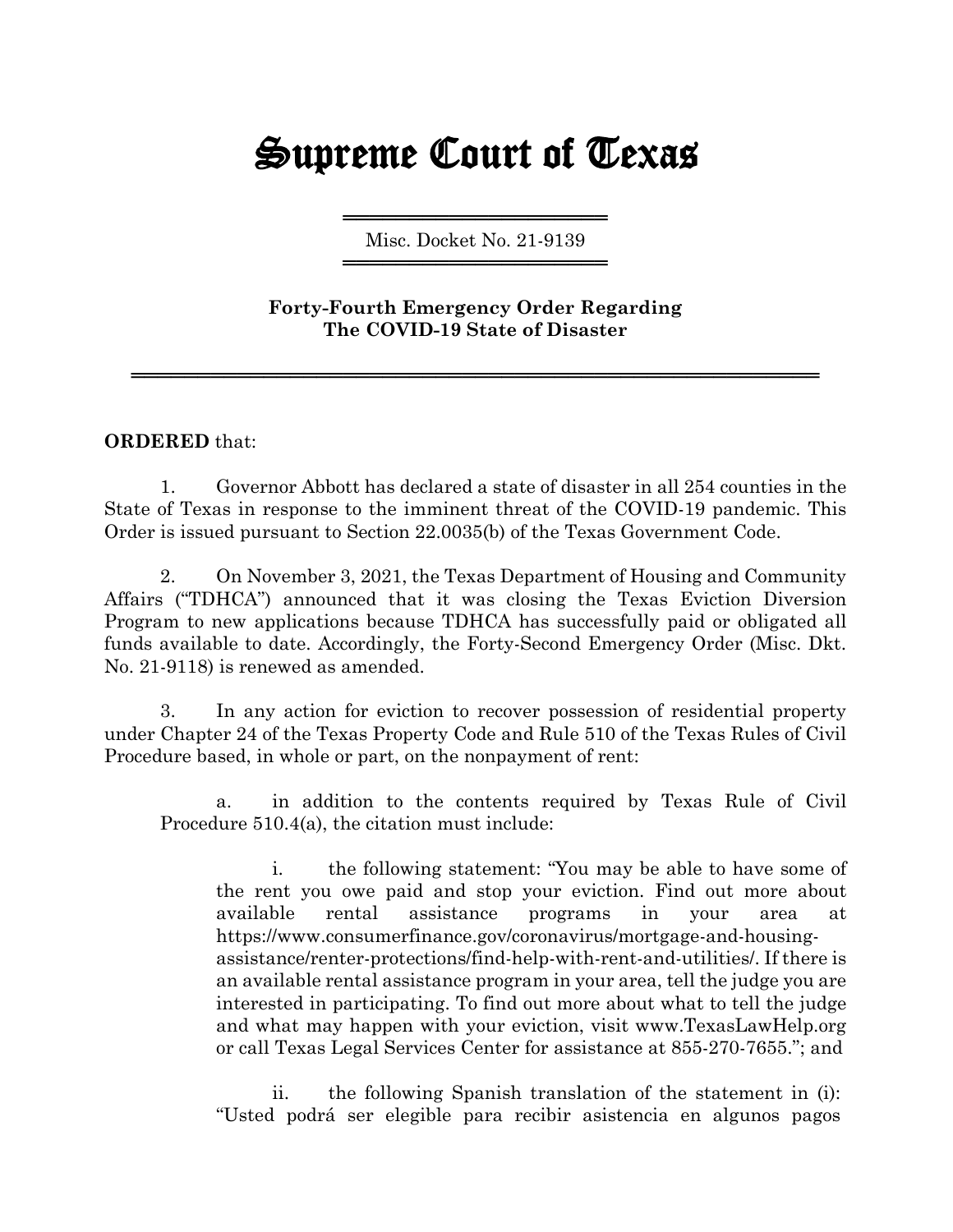vencidos de su alquiler y detener su desalojo. Visite el siguiente enlace para mayor información sobre los programas de asistencia para pagos de alquiler disponibles en su localidad https://www.consumerfinance.gov/coronavirus/mortgage-and-housingassistance/renter-protections/find-help-with-rent-and-utilities/. Si hay programas disponibles en su localidad, informe usted al juez que desea participar en alguno de ellos. Puede visitar el siguiente enlace www.TexasLawHelp.org para mayor información sobre qué decir ante el juez y qué puede ocurrir en un proceso de desalojo, o puede llamar al Centro de Servicios Legales de Texas (en inglés, Texas Legal Services Center) al teléfono 855-270-7655."; and

b. at the trial required by Texas Rules of Civil Procedure 510.6 and 510.7 or 510.10(c), the judge:

i. must allow, if available, representatives from legal aid organizations or volunteer legal services to be present—in person or remotely—to provide information, advice, intake, referral, or other assistance for eligible litigants;

ii. must confirm whether or not the plaintiff-landlord has any pending applications for rental assistance, including applications for rental assistance through the Texas Eviction Diversion Program, or has provided any information or documentation directly to a rental assistance provider for the purpose of receiving rental assistance;

iii. should, if rental assistance is available:

(A) discuss the available rental assistance programs and the procedures in this Order with the plaintiff-landlord and defendant-tenant;

(B) ask each plaintiff-landlord and defendant-tenant individually whether they are interested in participating in an available rental assistance program; and

iv. if the plaintiff-landlord has a pending application for rental assistance or the plaintiff-landlord and defendant-tenant both express an interest in participating in an available rental assistance program:

(A) immediately abate the eviction action for 60 days;

(B) immediately make all court records, files, and information—including information stored by electronic means—

Misc. Docket No. 21-9139 Page 2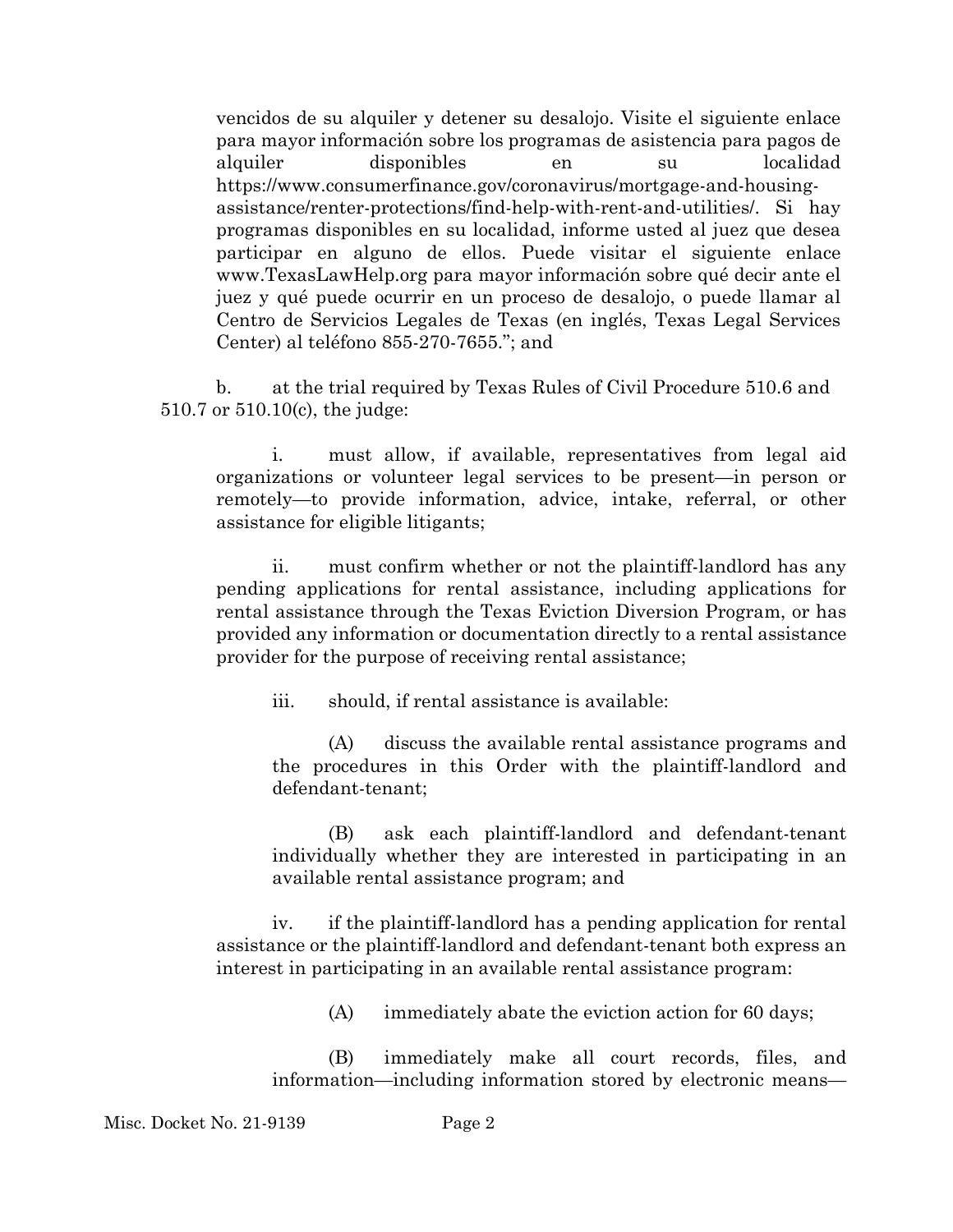relating to the eviction action confidential to prohibit disclosure to the public; and

(C) inform the parties of the extension, reinstatement, and dismissal procedures outlined in Paragraphs 4, 5, and 6 of this Order; and

c. at the trial required by Texas Rule of Civil Procedure  $510.10(c)$ , if the plaintiff-landlord has a pending application for rental assistance, the plaintiff-landlord has provided any information or documentation directly to a rental assistance provider for the purpose of receiving rental assistance, or the plaintiff-landlord and defendant-tenant both express an interest in participating in an available rental assistance program, the judge must also immediately instruct the justice court to make all court records, files, and information including information stored by electronic means—relating to the eviction action confidential to prohibit disclosure to the public.

4. The judge may extend the 60-day abatement period under Paragraph 3(b)(iv) upon the plaintiff-landlord's request. Each extension must not exceed 60 days.

5. To reinstate an eviction action abated under Paragraph 3(b)(iv), the plaintiff-landlord must file a motion to reinstate with the court within the abatement period and serve a copy of the motion on the defendant-tenant. The motion must show that the application for rental assistance, including an application to participate in the Texas Eviction Diversion Program, has been denied, canceled, or withdrawn. Upon the filing and service of the motion, the judge must sign and serve—in a method provided by Texas Rule of Civil Procedure 510.4—a written order that:

a. reinstates the eviction action;

b. sets the eviction action for trial as soon as practicable, but no later than 21 days after the date the order is signed;

c. states the procedures for the action to proceed; and

d. makes all court records, files, and information—including information stored by electronic means—relating to the eviction action nonconfidential to allow disclosure to the public.

6. If the plaintiff-landlord does not file and serve a motion to reinstate an action abated under Paragraph 3(b)(iv) within the abatement period, the judge must dismiss the action, including any claims that do not involve the nonpayment of rent, with prejudice. The judge must dismiss the action the day after the abatement period expires, without requiring either party to file a motion or make a request. All court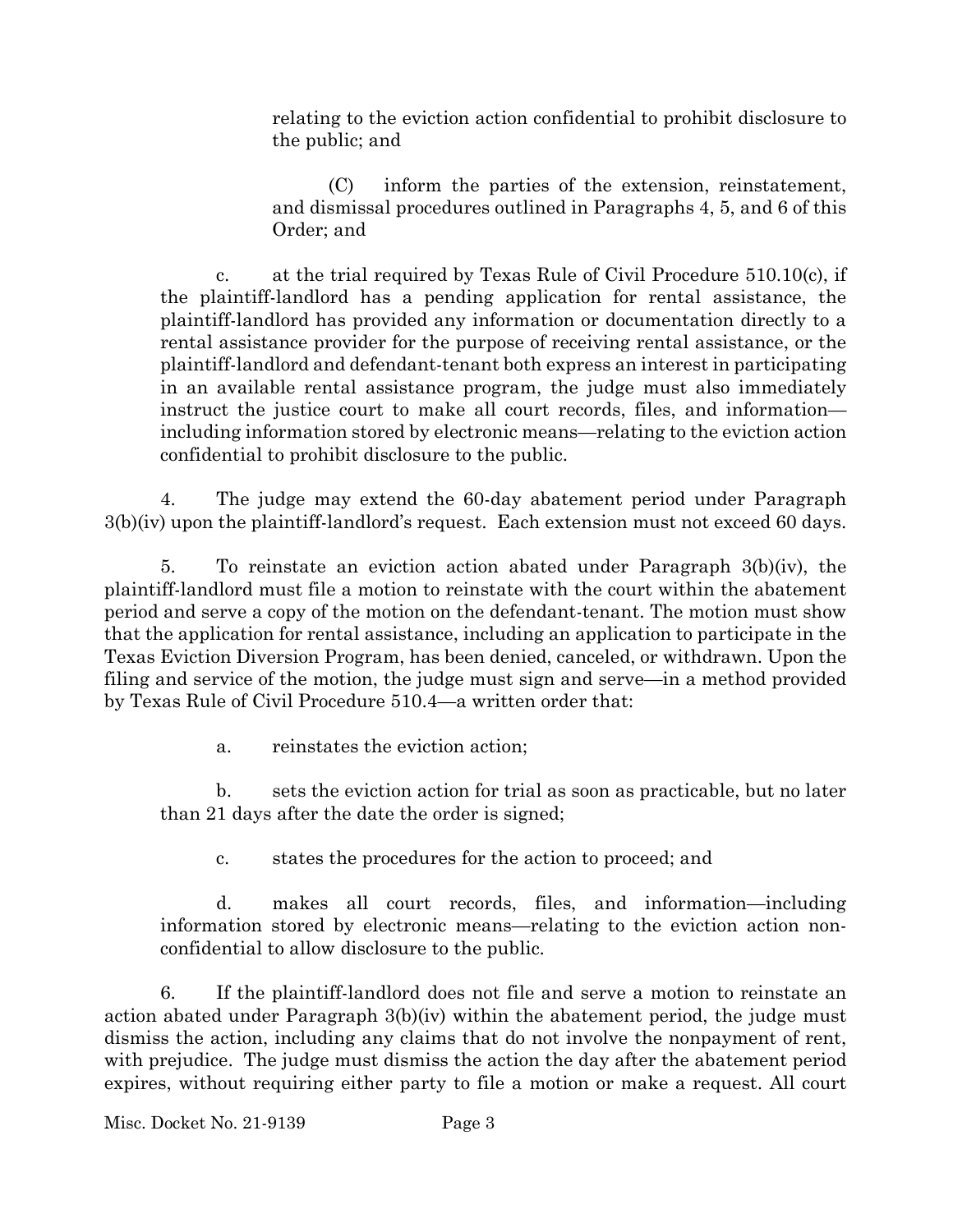records, files, and information—including information stored by electronic means relating to the dismissed eviction action must remain confidential.

7. Paragraph 6 does not prohibit the plaintiff-landlord from filing an action for eviction based on future events or acts that are an independent basis for eviction.

8. Even if the plaintiff-landlord and defendant-tenant do not express an interest in participating in an available rental assistance program at trial under Paragraph 3(b), they may later inform the judge of their interest in participating in an available rental assistance program or their actual participation in a rental assistance program, including the Texas Eviction Diversion Program, and, so long as a writ of possession has not issued, the judge must:

a. set aside any judgment;

b. immediately make all court records, files, and information including information stored by electronic means—relating to the eviction action confidential to prohibit disclosure to the public; and

c. sign a written order stating the procedures that apply for reinstating the judgment or dismissing the eviction action.

9. The procedures for reinstating the judgment under Paragraph 8(c) must include making all court records, files, and information—including information stored by electronic means—relating to the eviction action non-confidential to allow disclosure to the public.

10. This Order is effective immediately and expires January 1, 2022, unless extended by the Chief Justice of the Supreme Court.

11. The Clerk of the Supreme Court is directed to:

a. post a copy of this Order on www.txcourts.gov;

b. file a copy of this Order with the Secretary of State; and

c. send a copy of this Order to the Governor, the Attorney General, and each member of the Legislature.

12. The State Bar of Texas is directed to take all reasonable steps to notify members of the Texas bar of this Order.

Dated: November 10, 2021.

Misc. Docket No. 21-9139 Page 4